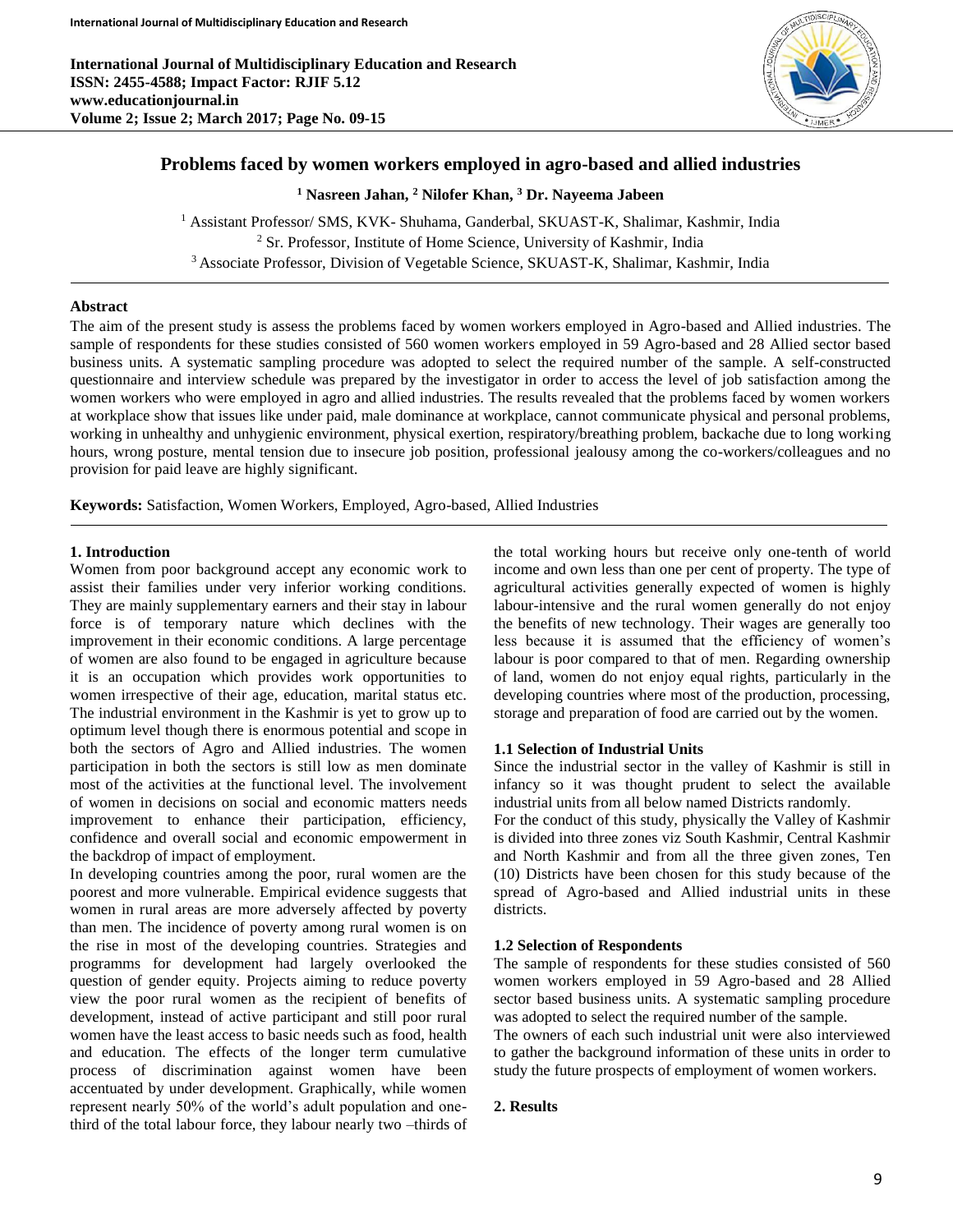| Problems faced by women workers at work place     | Age         |                 |                  |                |                  |                 |  |
|---------------------------------------------------|-------------|-----------------|------------------|----------------|------------------|-----------------|--|
| (Agro-based)                                      |             | 18-30 yrs       |                  | 31-42 yrs      |                  | 42 & above yrs  |  |
|                                                   | $\mathbf N$ | $%$ age         | $\mathbf N$      | $%$ age        | N                | %age            |  |
| Under paid                                        |             |                 |                  |                |                  |                 |  |
| Usually                                           | 117         | 42.1%           | 34               | 36.2%          | 2                | 8.7%            |  |
| Occasionally                                      | 54          | 19.4%           | 12               | 12.8%          | 8                | 34.8%           |  |
| Never                                             | 107         | 38.5%           | 48               | 51.1%          | 13               | 56.5%           |  |
| Total                                             | 278         | 100.0%          | 94               | 100.0%         | 23               | 100.0%          |  |
| Male dominance at work place                      |             |                 |                  |                |                  |                 |  |
| Usually                                           | 114         | 41.0%           | 34               | 36.2%          | 6                | 26.1%           |  |
| Occasionally                                      | 75          | 27.0%           | 12               | 12.8%          | 6                | 26.1%           |  |
| Never                                             | 89          | 32.0%           | 48               | 51.1%          | 11               | 47.8%           |  |
| Total                                             | 278         | 100.0%          | 94               | 100.0%         | 23               | 100.0%          |  |
| Cannot communicate physical and personal problems |             |                 |                  |                |                  |                 |  |
| Usually                                           | 158         | 56.8%           | 48               | 51.1%          | 7                | 30.4%           |  |
| Occasionally                                      | 77          | 27.7%           | 37               | 39.4%          | 7                | 30.4%           |  |
| Never                                             | 43          | 15.5%           | 9                | 9.6%           | 9                | 39.1%           |  |
| Total                                             | 278         | 100.0%          | 94               | 100.0%         | 23               | 100.0%          |  |
| Working in unhealthy and unhygienic work          |             |                 |                  |                |                  |                 |  |
| Usually                                           | 28          | 10.1%           | 24               | 25.5%          | 1                | 4.3%            |  |
| Occasionally                                      | 45          | 16.2%           | 16               | 17.0%          | 5                | 21.7%           |  |
| Never                                             | 205         | 73.7%           | 54               | 57.4%          | 17               | 73.9%           |  |
| Total                                             | 278         | 100.0%          | 94               | 100.0%         | 23               | 100.0%          |  |
| Physical exertion                                 |             |                 |                  |                |                  |                 |  |
| Usually                                           | 80          | 28.8%           | 1                | 1.1%           | 3                | 13.0%           |  |
| Occasionally<br>Never                             | 87<br>111   | 31.3%           | 34               | 36.2%          | 8<br>12          | 34.8%           |  |
| Total                                             | 278         | 39.9%<br>100.0% | 59<br>94         | 62.8%          | 23               | 52.2%<br>100.0% |  |
| Lack of facilities                                |             |                 |                  | 100.0%         |                  |                 |  |
| Usually                                           | 69          | 24.8%           |                  |                |                  | 4.3%            |  |
| Occasionally                                      | 56          | 20.1%           | 11<br>23         | 11.7%<br>24.5% | 1                | 30.4%           |  |
| Never                                             | 153         | 55.0%           | 60               | 63.8%          | 7<br>15          | 65.2%           |  |
| Total                                             | 278         | 100.0%          | 94               | 100.0%         | 23               | 100.0%          |  |
| Respiratory/breathing problems                    |             |                 |                  |                |                  |                 |  |
| Usually                                           | 5           | 1.8%            | 0                | 0.0%           | 0                | $0.0\%$         |  |
| Occasionally                                      | 101         | 36.3%           | 12               | 12.8%          | 6                | 26.1%           |  |
| Never                                             | 172         | 61.9%           | 82               | 87.2%          | 17               | 73.9%           |  |
| Total                                             | 278         | 100.0%          | 94               | 100.0%         | 23               | 100.0%          |  |
| Headache due to high noise levels                 |             |                 |                  |                |                  |                 |  |
| Usually                                           | 18          | 6.5%            | $\boldsymbol{0}$ | 0.0%           | 0                | 0.0%            |  |
| Occasionally                                      | 50          | 18.0%           | 15               | 16.0%          | 6                | 26.1%           |  |
| Never                                             | 210         | 75.5%           | 79               | 84.0%          | 17               | 73.9%           |  |
| Total                                             | 278         | 100.0%          | 94               | 100.0%         | 23               | 100.0%          |  |
| Backache due to long working hours                |             |                 |                  |                |                  |                 |  |
| Usually                                           | 41          | 14.7%           | $\boldsymbol{0}$ | 0.0%           | 0                | 0.0%            |  |
| Occasionally                                      | 117         | 42.1%           | 33               | 35.1%          | 11               | 47.8%           |  |
| Never                                             | 120         | 43.2%           | 61               | 64.9%          | 12               | 52.2%           |  |
| Total                                             | 278         | 100.0%          | 94               | 100.0%         | 23               | 100.0%          |  |
| Wrong posture                                     |             |                 |                  |                |                  |                 |  |
| Usually                                           | 44          | 15.8%           | 7                | 7.4%           | $\boldsymbol{0}$ | $0.0\%$         |  |
| Occasionally                                      | 110         | 39.6%           | 21               | 22.3%          | 9                | 39.1%           |  |
| Never                                             | 124         | 44.6%           | 66               | 70.2%          | 14               | 60.9%           |  |
| Total                                             | 278         | 100.0%          | 94               | 100.0%         | 23               | 100.0%          |  |
| Mental tension due to insecure job position       |             |                 |                  |                |                  |                 |  |
| Usually                                           | 93          | 33.5%           | 11               | 11.7%          | $\mathfrak{Z}$   | 13.0%           |  |
| Occasionally                                      | 68          | 24.5%           | 22               | 23.4%          | $\,8\,$          | 34.8%           |  |
| Never                                             | 117         | 42.1%           | 61               | 64.9%          | 12               | 52.2%           |  |
| Total                                             | 278         | 100.0%          | 94               | 100.0%         | 23               | 100.0%          |  |
| No appreciation for performing good work          |             |                 |                  |                |                  |                 |  |
| Usually                                           | 20          | 7.2%            | 11               | 11.7%          | $\boldsymbol{0}$ | $0.0\%$         |  |
| Occasionally                                      | 159         | 57.2%           | 41               | 43.6%          | 12               | 52.2%           |  |
| Never                                             | 99          | 35.6%           | 42               | 44.7%          | 11               | 47.8%           |  |
| Total                                             | 278         | 100.0%          | 94               | 100.0%         | 23               | 100.0%          |  |
| Eve-teasing at work place                         |             |                 |                  |                |                  |                 |  |

**Table 1:** Problems faced by women workers at work place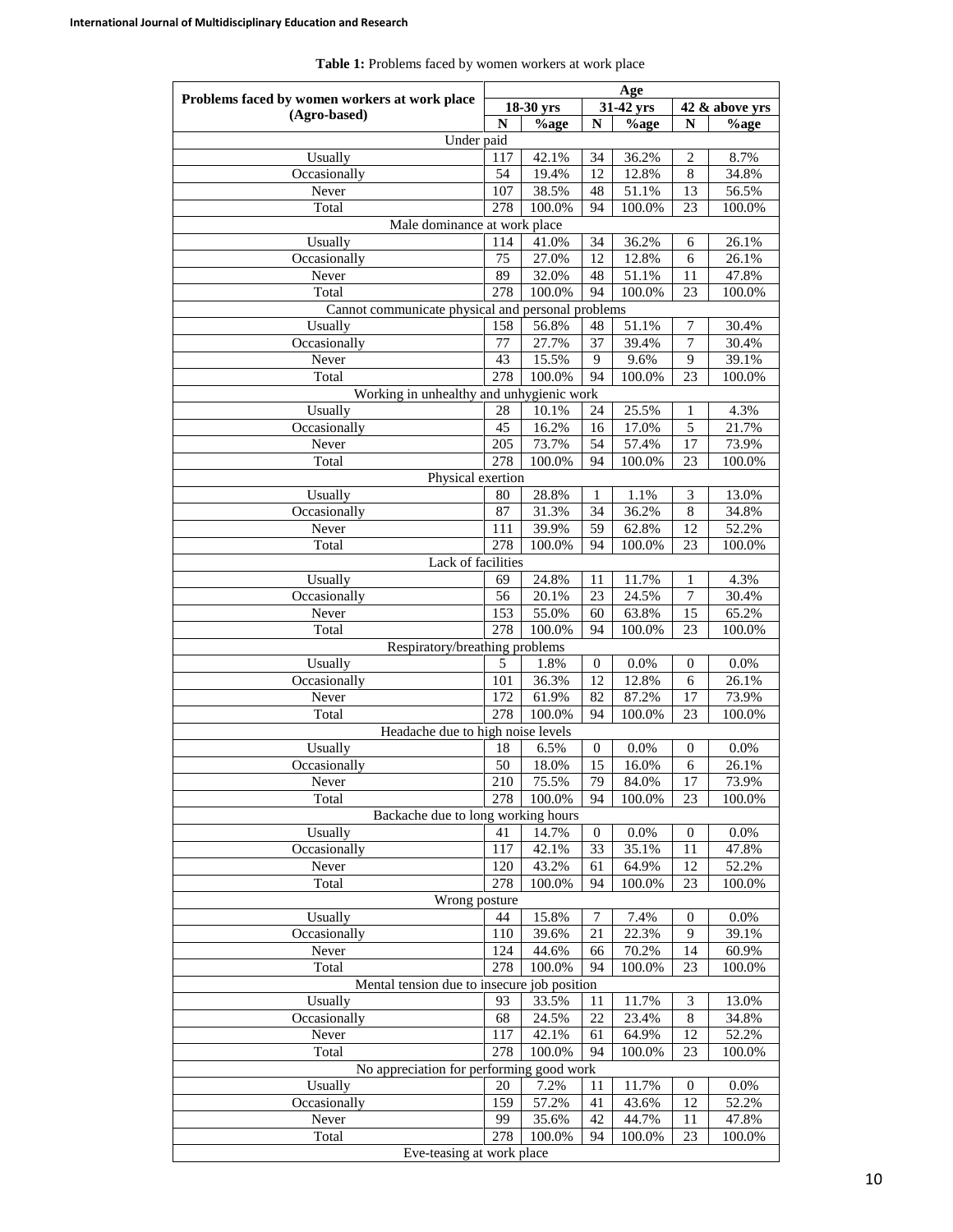| Usually                                               | $\mathbf{0}$ | 0.0%   | $\mathbf{0}$   | 0.0%   | $\theta$       | 0.0%   |  |  |
|-------------------------------------------------------|--------------|--------|----------------|--------|----------------|--------|--|--|
| Occasionally                                          | 9            | 3.2%   | $\overline{0}$ | 0.0%   | $\Omega$       | 0.0%   |  |  |
| Never                                                 | 269          | 96.8%  | 94             | 100.0% | 23             | 100.0% |  |  |
| Total                                                 | 278          | 100.0% | 94             | 100.0% | 23             | 100.0% |  |  |
| Professional jealousy among the co-workers/colleagues |              |        |                |        |                |        |  |  |
| Usually                                               | $\Omega$     | 0.0%   | $\mathbf{0}$   | 0.0%   | $\mathbf{0}$   | 0.0%   |  |  |
| Occasionally                                          | 96           | 34.5%  | 47             | 50.0%  | 5              | 21.7%  |  |  |
| Never                                                 | 182          | 65.5%  | 47             | 50.0%  | 18             | 78.3%  |  |  |
| Total                                                 | 278          | 100.0% | 94             | 100.0% | 23             | 100.0% |  |  |
| Do not get salary in time                             |              |        |                |        |                |        |  |  |
| Usually                                               | $\Omega$     | 0.0%   | $\overline{0}$ | 0.0%   | $\Omega$       | 0.0%   |  |  |
| Occasionally                                          | 130          | 46.8%  | 29             | 30.9%  | 10             | 43.5%  |  |  |
| Never                                                 | 148          | 53.2%  | 65             | 69.1%  | 13             | 56.5%  |  |  |
| Total                                                 | 278          | 100.0% | 94             | 100.0% | 23             | 100.0% |  |  |
| Overcrowding at work place                            |              |        |                |        |                |        |  |  |
| Usually                                               | $\Omega$     | 0.0%   | $\overline{0}$ | 0.0%   | $\Omega$       | 0.0%   |  |  |
| Occasionally                                          | 45           | 16.2%  | 12             | 12.8%  | 3              | 13.0%  |  |  |
| Never                                                 | 233          | 83.8%  | 82             | 87.2%  | 20             | 87.0%  |  |  |
| Total                                                 | 278          | 100.0% | 94             | 100.0% | 23             | 100.0% |  |  |
| No provision for paid leave                           |              |        |                |        |                |        |  |  |
| Usually                                               | 70           | 25.2%  | 3              | 3.2%   | $\overline{4}$ | 17.4%  |  |  |
| Occasionally                                          | 60           | 21.6%  | 26             | 27.7%  | $\overline{7}$ | 30.4%  |  |  |
| Never                                                 | 148          | 53.2%  | 65             | 69.1%  | 12             | 52.2%  |  |  |
| Total                                                 | 278          | 100.0% | 94             | 100.0% | 23             | 100.0% |  |  |

**Table 2:** Problems faced by women workers at work place in Allied Sector

| Problems faced by women workers at work place     | Age              |           |                  |           |                  |         |  |  |
|---------------------------------------------------|------------------|-----------|------------------|-----------|------------------|---------|--|--|
| (Allied sector)                                   |                  | 18-30 yrs |                  | 31-42 yrs | 42 & above yrs   |         |  |  |
|                                                   | $\mathbf N$      | %age      | N                | $%$ age   | N                | $%$ age |  |  |
| Under paid                                        |                  |           |                  |           |                  |         |  |  |
| Usually                                           | 52               | 43.0%     | 7                | 23.3%     | $\mathbf{0}$     | $0.0\%$ |  |  |
| Occasionally                                      | $\overline{18}$  | 14.9%     | $\overline{6}$   | 20.0%     | $\mathbf{1}$     | 7.1%    |  |  |
| Never                                             | 51               | 42.1%     | $\overline{17}$  | 56.7%     | 13               | 92.9%   |  |  |
| Total                                             | $\overline{121}$ | 100.0%    | $\overline{30}$  | 100.0%    | 14               | 100.0%  |  |  |
| Male dominance at work place                      |                  |           |                  |           |                  |         |  |  |
| Usually                                           | 13               | 10.7%     | $\overline{c}$   | 6.7%      | $\boldsymbol{0}$ | $0.0\%$ |  |  |
| Occasionally                                      | 41               | 33.9%     | 5                | 16.7%     | $\mathbf{0}$     | 0.0%    |  |  |
| Never                                             | 67               | 55.4%     | 23               | 76.7%     | 14               | 100.0%  |  |  |
| Total                                             | 121              | 100.0%    | 30               | 100.0%    | 14               | 100.0%  |  |  |
| Cannot communicate physical and personal problems |                  |           |                  |           |                  |         |  |  |
| Usually                                           | 35               | 28.9%     | 3                | 10.0%     | $\boldsymbol{0}$ | $0.0\%$ |  |  |
| Occasionally                                      | 40               | 33.1%     | $\overline{13}$  | 43.3%     | 1                | 7.1%    |  |  |
| Never                                             | 46               | 38.0%     | 14               | 46.7%     | 13               | 92.9%   |  |  |
| Total                                             | 121              | 100.0%    | $\overline{30}$  | 100.0%    | 14               | 100.0%  |  |  |
| Working in unhealthy and unhygienic work          |                  |           |                  |           |                  |         |  |  |
| Usually                                           | 3                | 2.5%      | $\overline{2}$   | 6.7%      | $\boldsymbol{0}$ | 0.0%    |  |  |
| Occasionally                                      | $\overline{0}$   | 0.0%      | $\boldsymbol{0}$ | 0.0%      | $\boldsymbol{0}$ | 0.0%    |  |  |
| Never                                             | 118              | 97.5%     | 28               | 93.3%     | 14               | 100.0%  |  |  |
| Total                                             | 121              | 100.0%    | 30               | 100.0%    | 14               | 100.0%  |  |  |
| Physical exertion                                 |                  |           |                  |           |                  |         |  |  |
| Usually                                           | 12               | 9.9%      | $\overline{4}$   | 13.3%     | $\boldsymbol{0}$ | $0.0\%$ |  |  |
| Occasionally                                      | $\overline{58}$  | 47.9%     | 14               | 46.7%     | 1                | 7.1%    |  |  |
| Never                                             | 51               | 42.1%     | 12               | 40.0%     | $\overline{13}$  | 92.9%   |  |  |
| Total                                             | $\overline{121}$ | 100.0%    | 30               | 100.0%    | 14               | 100.0%  |  |  |
| Lack of facilities                                |                  |           |                  |           |                  |         |  |  |
| Usually                                           | 32               | 26.4%     | $\overline{4}$   | 13.3%     | $\boldsymbol{0}$ | $0.0\%$ |  |  |
| Occasionally                                      | 37               | 30.6%     | $\overline{16}$  | 53.3%     | $\overline{c}$   | 14.3%   |  |  |
| Never                                             | 52               | 43.0%     | 10               | 33.3%     | 12               | 85.7%   |  |  |
| Total                                             | 121              | 100.0%    | 30               | 100.0%    | 14               | 100.0%  |  |  |
| Respiratory/breathing problems                    |                  |           |                  |           |                  |         |  |  |
| Usually                                           | 0                | 0.0%      | $\boldsymbol{0}$ | 0.0%      | $\boldsymbol{0}$ | 0.0%    |  |  |
| Occasionally                                      | 60               | 49.6%     | $\overline{7}$   | 23.3%     | 1                | 7.1%    |  |  |
| Never                                             | $\overline{61}$  | 50.4%     | 23               | 76.7%     | 13               | 92.9%   |  |  |
| Total                                             | 121              | 100.0%    | 30               | 100.0%    | 14               | 100.0%  |  |  |
| Headache due to high noise levels                 |                  |           |                  |           |                  |         |  |  |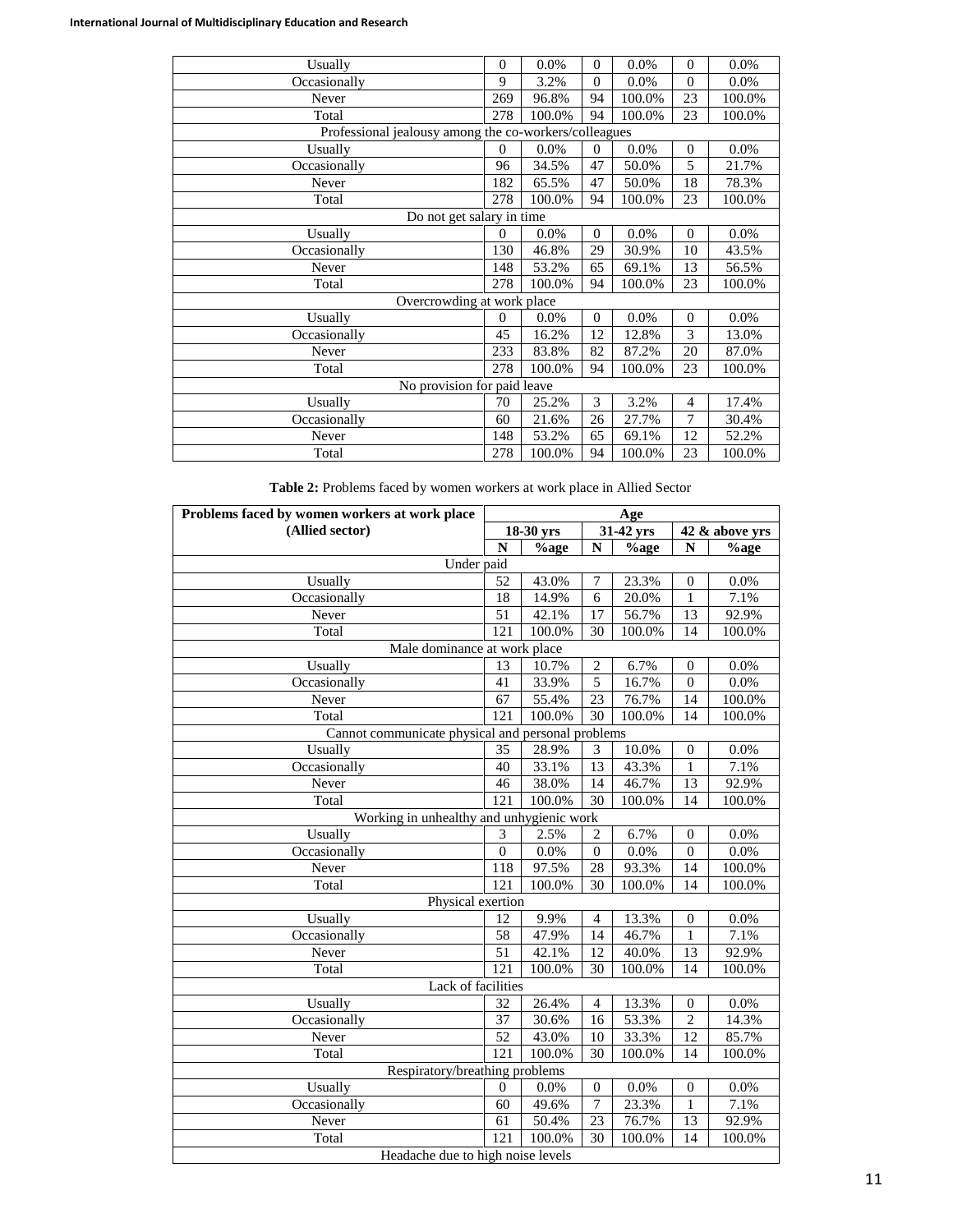| Usually                                               | 20                          | 16.5%   | $\boldsymbol{0}$ | 0.0%    | $\boldsymbol{0}$ | 0.0%   |  |  |  |
|-------------------------------------------------------|-----------------------------|---------|------------------|---------|------------------|--------|--|--|--|
| Occasionally                                          | 36                          | 29.8%   | 12               | 40.0%   | $\boldsymbol{0}$ | 0.0%   |  |  |  |
| Never                                                 | 65                          | 53.7%   | 18               | 60.0%   | 14               | 100.0% |  |  |  |
| Total                                                 | 121                         | 100.0%  | 30               | 100.0%  | 14               | 100.0% |  |  |  |
| Backache due to long working hours                    |                             |         |                  |         |                  |        |  |  |  |
| Usually                                               | $\boldsymbol{0}$            | 0.0%    | $\overline{c}$   | 6.7%    | $\boldsymbol{0}$ | 0.0%   |  |  |  |
| Occasionally                                          | 73                          | 60.3%   | 15               | 50.0%   | $\overline{2}$   | 14.3%  |  |  |  |
| Never                                                 | 48                          | 39.7%   | 13               | 43.3%   | 12               | 85.7%  |  |  |  |
| Total                                                 | 121                         | 100.0%  | 30               | 100.0%  | 14               | 100.0% |  |  |  |
| Wrong posture                                         |                             |         |                  |         |                  |        |  |  |  |
| Usually                                               | 21                          | 17.4%   | $\overline{c}$   | 6.7%    | $\boldsymbol{0}$ | 0.0%   |  |  |  |
| Occasionally                                          | 56                          | 46.3%   | 10               | 33.3%   | 1                | 7.1%   |  |  |  |
| Never                                                 | 44                          | 36.4%   | 18               | 60.0%   | 13               | 92.9%  |  |  |  |
| Total                                                 | 121                         | 100.0%  | $\overline{30}$  | 100.0%  | 14               | 100.0% |  |  |  |
| Mental tension due to insecure job position           |                             |         |                  |         |                  |        |  |  |  |
| Usually                                               | 10                          | 8.3%    | $\boldsymbol{0}$ | $0.0\%$ | $\boldsymbol{0}$ | 0.0%   |  |  |  |
| Occasionally                                          | 75                          | 62.0%   | 14               | 46.7%   | $\mathbf{1}$     | 7.1%   |  |  |  |
| Never                                                 | $\overline{36}$             | 29.8%   | 16               | 53.3%   | $\overline{13}$  | 92.9%  |  |  |  |
| Total                                                 | 121                         | 100.0%  | 30               | 100.0%  | 14               | 100.0% |  |  |  |
| No appreciation for performing good work              |                             |         |                  |         |                  |        |  |  |  |
| Usually                                               | $\boldsymbol{0}$            | 0.0%    | $\boldsymbol{0}$ | $0.0\%$ | $\boldsymbol{0}$ | 0.0%   |  |  |  |
| Occasionally                                          | 42                          | 34.7%   | 10               | 33.3%   | $\boldsymbol{0}$ | 0.0%   |  |  |  |
| Never                                                 | 79                          | 65.3%   | 20               | 66.7%   | 14               | 100.0% |  |  |  |
| Total                                                 | 121                         | 100.0%  | 30               | 100.0%  | 14               | 100.0% |  |  |  |
| Eve-teasing at work place                             |                             |         |                  |         |                  |        |  |  |  |
| Usually                                               | $\boldsymbol{0}$            | 0.0%    | $\boldsymbol{0}$ | 0.0%    | $\boldsymbol{0}$ | 0.0%   |  |  |  |
| Occasionally                                          | 17                          | 14.0%   | $\overline{3}$   | 10.0%   | $\boldsymbol{0}$ | 0.0%   |  |  |  |
| Never                                                 | 104                         | 86.0%   | 27               | 90.0%   | 14               | 100.0% |  |  |  |
| Total                                                 | 121                         | 100.0%  | $\overline{30}$  | 100.0%  | 14               | 100.0% |  |  |  |
| Professional jealousy among the co-workers/colleagues |                             |         |                  |         |                  |        |  |  |  |
| Usually                                               | $\boldsymbol{0}$            | 0.0%    | $\boldsymbol{0}$ | 0.0%    | $\boldsymbol{0}$ | 0.0%   |  |  |  |
| Occasionally                                          | 57                          | 47.1%   | 13               | 43.3%   | $\mathbf{2}$     | 14.3%  |  |  |  |
| Never                                                 | 64                          | 52.9%   | 17               | 56.7%   | $\overline{12}$  | 85.7%  |  |  |  |
| Total                                                 | 121                         | 100.0%  | 30               | 100.0%  | 14               | 100.0% |  |  |  |
| Do not get salary in time                             |                             |         |                  |         |                  |        |  |  |  |
| Usually                                               | $\boldsymbol{0}$            | $0.0\%$ | $\boldsymbol{0}$ | 0.0%    | $\boldsymbol{0}$ | 0.0%   |  |  |  |
| Occasionally                                          | 26                          | 21.5%   | 6                | 20.0%   | $\boldsymbol{0}$ | 0.0%   |  |  |  |
| Never                                                 | 95                          | 78.5%   | 24               | 80.0%   | 14               | 100.0% |  |  |  |
| Total                                                 | 121                         | 100.0%  | 30               | 100.0%  | 14               | 100.0% |  |  |  |
| Overcrowding at work place                            |                             |         |                  |         |                  |        |  |  |  |
| Usually                                               | 0                           | 0.0%    | 0                | 0.0%    | $\bf{0}$         | 0.0%   |  |  |  |
| Occasionally                                          | 54                          | 44.6%   | $\overline{12}$  | 40.0%   | $\boldsymbol{0}$ | 0.0%   |  |  |  |
| Never                                                 | 67                          | 55.4%   | 18               | 60.0%   | 14               | 100.0% |  |  |  |
| Total                                                 | 121                         | 100.0%  | 30               | 100.0%  | 14               | 100.0% |  |  |  |
|                                                       | No provision for paid leave |         |                  |         |                  |        |  |  |  |
| Usually                                               | 0                           | 0.0%    | 0                | 0.0%    | 0                | 0.0%   |  |  |  |
| Occasionally                                          | 47                          | 38.8%   | 4                | 13.3%   | $\boldsymbol{0}$ | 0.0%   |  |  |  |
| Never                                                 | 74                          | 61.2%   | 26               | 86.7%   | 14               | 100.0% |  |  |  |
| Total                                                 | 121                         | 100.0%  | 30               | 100.0%  | 14               | 100.0% |  |  |  |

#### **3. Discussion of the results**

#### **3.1 Male Dominance at work place**

The data received from both the sectors representing respondents of three main age group hold that there is male dominance at the work place. Usual and occasional response when clubbed together further corroborates this fact. However, 39 percent in Agro and 9.1 percent in Allied sector hold they usually have male dominance at the work place; 23 percent and 27 percent of the respondents in the same sectors respectively say that there is occasionally male dominance at the work place yet 37.5 percent and 63 percent in same sectors hold that there has been never male dominance at the work place.

Anonymous (2004) has reported similar finding in the studies conducted. The studies have revealed that women workers constitute about 22.73 percent of work force against 51.6 percent for males. Work participation rates continues to be subsequently less for females then for males. According to such studies the female work participation rate in rural areas is 281 per thousand majority of whom are employed in rural sector. Similar observations have been made during our studies on the subject.

#### **3.2 Cannot Communicate Physical and Personal Problems**

The study revealed that 53.9 percent of respondents hold that there is barrier in communicating their physical and personnel problems to senior male members as compared to 23 percent in Allied sector having the same response. Again 30.6 percent in Agro and 32 percent in Allied sector hold that such barrier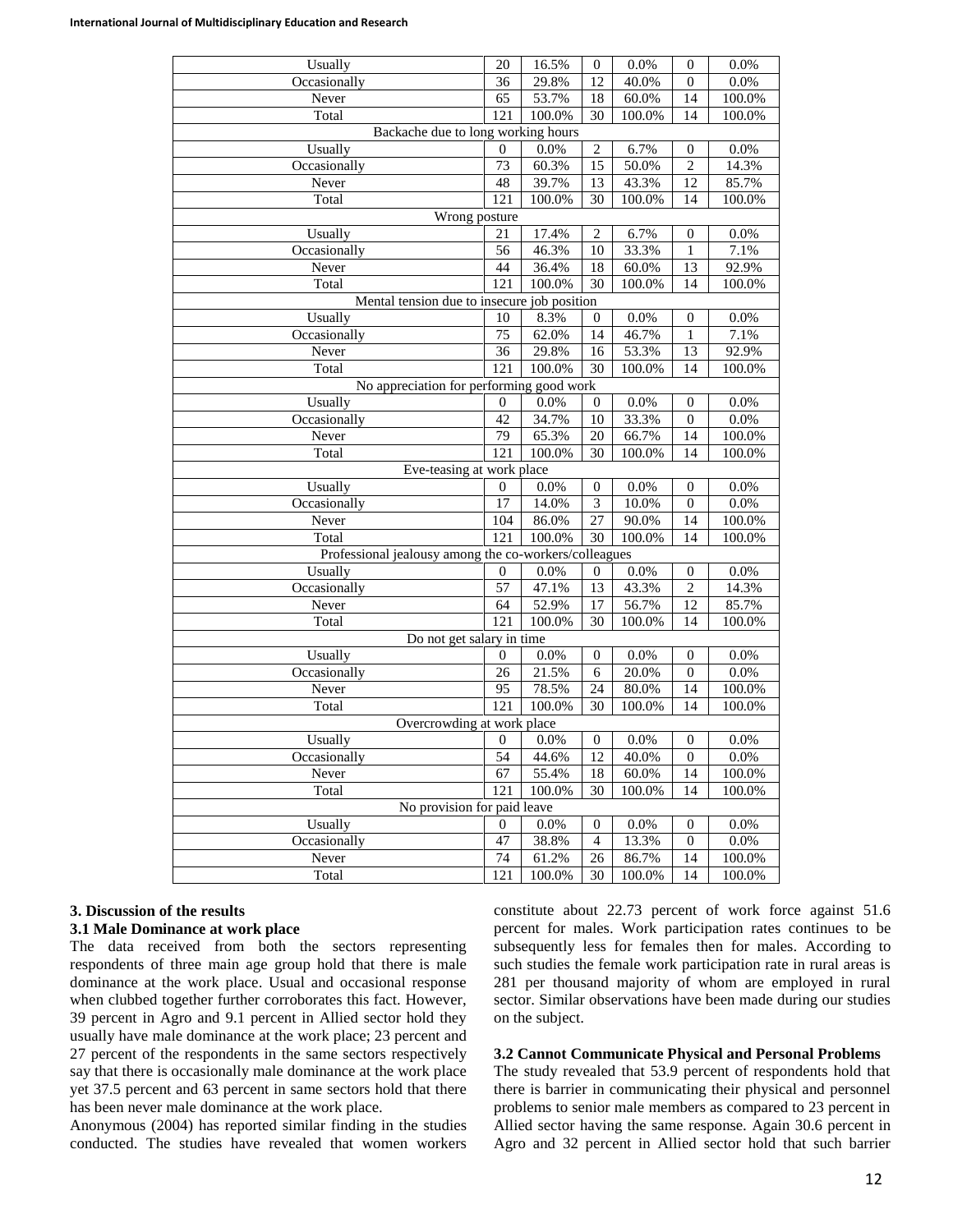exists occasionally when 15.4 percent and 44.2 percent in the same sectors respectively hold there is never such a hindrance among them while communicating their physical or personnel problems. It may be due to the nature of jobs performed by the respondents in two different sectors that response in mixed one. Since in Allied sector women have to work in teams in different environment for which their response in different to that of Agro sector but the fact remains as per the given data that the respondents cannot communicate their physical or personnel problems to the management as there is some kind of communication gap between them and the management due to male dominance.

Bajaj  $(1992)$  <sup>[4]</sup> in a conducted on the female labour participation in Ludhiana Punjab during which he was found 93.3% 90%, 70% and 63% of women workers from MEFA Needles, MEFA associates, Texla electronics and Vardhaman industries, respectively had to work under the supervision of men folk who sometimes treated them with disrespect and callous approach to ascertain the fineness and progress of work. Respondents from these companies had to face a lot of inconvenience to communicate their personnel and physical problems to their men supervisors who usually failed to listen to their problems. Similar observations have been made during these studies at hand.

#### **3.3 Working in unhealthy and unhygienic work environment**

The study shows that 97 percent in Allied sector and 69.9 percent of respondents in Agro sector hold that they never work in unhealthy and unhygienic work environment; 13.4 percent in Agro and 3 percent in Allied sector hold that they usually work in such type of environment as compared to their response against occasional option of 16.7 percent and Zero percent in the same sectors. Thus as per data a reasonable percentage of respondents in both the sectors are working in unhealthy and unhygienic work environment.

In a study conducted by Sandhu  $(2002)$ <sup>[20]</sup> on the problems faced by the female from labours in Punjab revealed that almost three fourth of the respondents revealed exploitation by men which had their work environment hostile for them. 65 percent of respondents felt that there was insufficient drinking water supply at the work place and 29.16 percent of respondent agreed that they lacked interest in the kind of farm operations for facing of varied problems. There problems had mean score of 2.00. Hence observation of our study is supported by the study cited above.

# **3.4 hysical Exertion**

As per data given in table4.4a.1a and 4.4a.1b, usually 21.3 percent in Agro and 9.7 percent in Allied have physical excretion while as 32 percent and 44.2 percent in both the sectors respectively have such exertion occasionally. Yet a good percentage of respondents, 46.1 percent in Agro and 46.1 percent in allied have never had such physical excretion. But the data indicates that in both the given sectors workers do live with physical excretion.

Bajaj  $(1992)$  <sup>[4]</sup> conducted a study on female labour participation in industries in Ludhiana city. The study inferred that there were 40, 23.33 and 10% respondents from Mefa needles, Mefa associates and Texla Elections respectively who reported mental as well as physical exertion due to hard work.

The findings of Bajaj therefore corroborate our observations regarding physical execration.

# **3.5 Lack of Facilities**

Usually 20.5 percent in Agro and 21.8 percent in Allied sector live with lack of facilities as per the data given; occasionally 21.8 percent in Agro and 33.3 percent in Allied sector live with lack of such facilities. However, surprisingly 57.7 percent in Agro and 44.8 percent in Allied sector hold that there is no lack of facility in their industrial units. The given data reflects that a handsome percentage in both the sector still work with the lack of facilities.

Similar observations have been reported by Srivastava (2001) conducted a study in subsequently large, female dominated, private sector of Delhi. The study revealed that there was lack of crèche facility, adequate water supply and light facilities at the work place.

# **3.6 Respiratory / Breathing Problems**

The finding the of the study revealed that only 1.3 percent of respondents in Agro sector as per given data have usually no respiratory/breathing problems, 41.2 percent in Allied and 30.1 percent in Agro sector have occasionally such problems. But surprisingly 68.6 percent in Agro and 58.8 percent of respondents in Allied sector never had such kind of problems. Thus the data indicates that occasionally the respondents of all the three age groups had the breathing/respiratory problems at any given time.

This observation corroborates our reporting during the current studies on the given topic by Manimekalai and Sundari (1991) [16] in their studies conducted on the female workers of Mat industry of Amoor and Ayyampalayan villages of Tamilnadu also has revealed that 90% of respondents complained of severe cold and cough.

# **3.7 Headache due to High Level Noise**

However, it was found that 77.5 percent of respondents in Agro sector and 58.5 percent in Allied sector had never such problem when usually 4.6 percent and 12.1 percent in the same sector respectively had such problems but 18 percent in Agro and 29.1 percent in Allied sector had to face such problems occasionally. Thus the given data reveals that workers experience headache due to high noise levels whether usually or occasionally during working hours.

# **3.8 Back Ache due to Long Working Hours**

48 percent of respondents in Agro and 44 percent in Allied sector had no backache due to long working hours. But 40.8 percent and 54.5 percent in the same sectors respectively experienced backache occasionally when 10.4 percent and 1.2 percent again in same sectors respectively have experienced it usually. In light of given data half of the respondents in both the sectors have experienced backache due to long working hours at some stage of their working.

# **3.9 Wrong Posture**

12.9 percent of respondents in Agro and 13.9 percent in Allied sector have usually experienced problems due to wrong posture, 40.6 percent and 35.4 percent in the same sectors respectively have experienced problems occasionally due to wrong posture, when 51.6 percent in Agro and 45.5 percent in Allied sector had never experienced such problems due to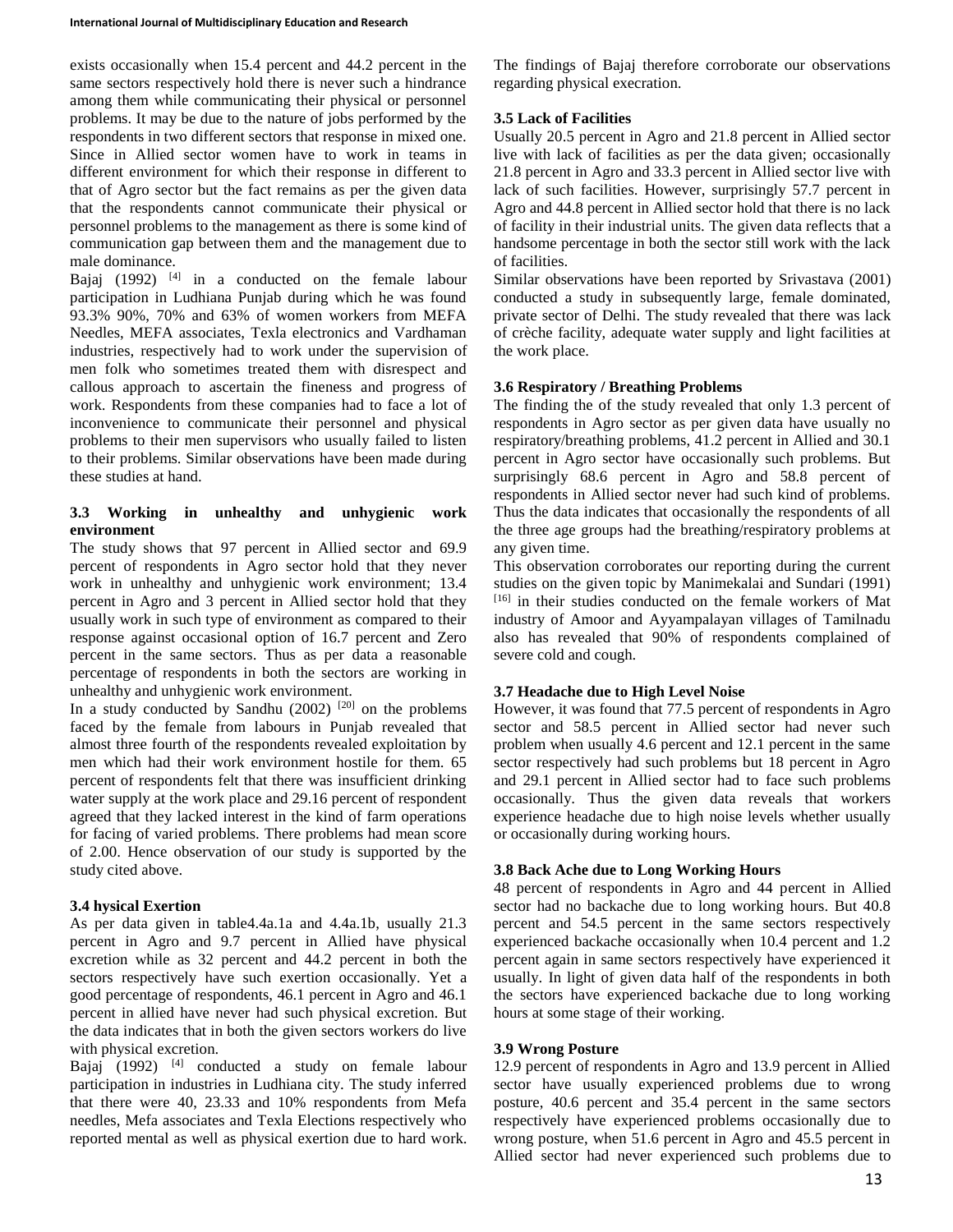wrong posture. The data thus reveals that half of the respondents in both the sectors adopt wrong posture due to the kind of job they perform.

#### **3.10 Mental Tension due to Insecure Job Position**

48.1 percent of respondents in Agro and 39.4 percent in Allied sector suffer no mental tension due to insecure Job position while as in the same sector respondents suffer mental tension occasionally in the ration of 24.8% 54% respectively and usually in the ratio of 27.10%: 6.1% respectively in the same sector. Therefore the data given indicates that more than half of the respondents in both the sectors suffer mental tension due to insecure job position.

#### **3.11 No Appreciation for good work**

7.8 percent respondents in Agro usually get no appreciation for good work they perform 53.7 percent in Agro and 31.5 percent in Allied sector receive no such appreciation occasionally while as 38.5 percent and 68.5 percent in both the sectors respectively do not get appreciation for the good work they perform. Hence the data provided reflects that majority of women workers do not receive appreciation for the good work they perform. Both the sectors as such need to introduce new methods of appreciation of boost up the morale of female workers for their good work they perform.

#### **3.12 Eve Teasing at Work Place**

Eve teasing in the ratio of 97.7 percent and 87.9 percent in Agro and Allied sectors never takes place as per the response of respondents. However 2.3 percent in Agro and 12.1 percent in Allied sector are occasionally eve teased at work place. Thus the data reflects that the eve teasing at work places in both the sector is not missing but it does occur in low percentage.

#### **3.13 Professional Jealousy among Co-Workers/ Colleagues**

Occasionally professional Jealousy has been reported in both the Agro and Allied sectors in the ratio of 37.5%: 43.6%, respectively. But the professional jealousy has never been reported in both the sectors in the ratio of 62.5%:56.4%, respectively. Even then one can safely say that the professional Jealousy among the co-workers/Colleagues does exist which needs to be taken care off to avoid any serious harm to the workers on this account.

# **3.14 Do not get salary in time**

Respondents in both the sectors get salary in time in the ratio of 80.6%: 57.2% respectively i.e. Agro sector: Allied sector. But occasionally they do not get salary in time in the ratio of 42.8% (Agro sector): 19.4% (Allied sector). Therefore a reasonable percentage in both the sectors does not get salary in time which can lower their morale and motivational level to the disadvantage of the concerned industrial unit.

# **3.15 Overcrowding at the work place**

Overcrowding has never been reported by the respondents in the Agro and Allied sectors in the ratio of 84.8%: 60% respectively at the work places. However overcrowding has been reported occasionally in both the sectors in the ratio of 40% (Allied sector) 15.2% (Allied sector). Though percentage of overcrowding is less but a reasonable overcrowding is reported by the Allied sector as compared to Agro sector.

# **3.16 No Provision for Paid Leave**

As per data provided no provision for leave has been reported in Agro and Allied sector in the ration of 57%: 69.1% respectively. But occasional provision in both the sectors has been reported in the ratio of 23.5% (Agro sector): 30.9% (Allied sector) respectively. Hence maximum number of respondents representing both the sectors holds that there is no provision for paid leave in their respective fields.

# **4. Conclusion**

The problems faced by women workers at workplace show that issues like under paid, male dominance at workplace, cannot communicate physical and personal problems, working in unhealthy and unhygienic environment, physical exertion, respiratory/breathing problem, backache due to long working hours, wrong posture, mental tension due to insecure job position, professional jealousy among the coworkers/colleagues and no provision for paid leave are highly significant in Agro based sector.

As compared to above in Allied sector the issues like under paid, male dominance at workplace, cannot communicate physical and personal problems, physical exertion, lack of facilities, respiratory/breathing problem, headache due to high noise levels, backache due to long working hours, wrong posture, mental tension due to insecure job position, overcrowding at workplace and no provision for paid leave are found highly significant.

# **5. References**

- 1. Agnes R. Quisumbling and Dick, R.S.M. Empowering women to achieve food security (Over view): A 2020 vision for Food, Agriculture and the Environment. 2001.
- 2. Anonymous Digest of Statistics. Jammu and Kashmir. 2013.
- 3. Anonymous Department of Horticulture. Jammu and Kashmir. 2015
- 4. Bajaj N. Female labour participation: A comparative study of attitudes of employed and non-employed home makers in Ludhiana city. M.Sc. thesis, Punjab Agricultural University, Ludhiana, India. 1992.
- 5. Census Ministry of Home affairs, Government of India. 2001
- 6. Charyulu UVN, Reddy GN. Rural women decision making, public participation and other basic needs. A study of 2 South Indian villages*. Ind J Social Work* 1987; 48:407-18.
- 7. Chinnaiya R. India: Issues and Strategies. Report of Asian Productivity Organisation (APO), Tokyo Japan. 1993.
- 8. Deutsch R, Duryea S, Piras C. Empowering women to achieve food security (Labour markets and employment): A 2020 vision for food, Agriculture and the environment. 2001
- 9. Dhiman PK, Rani A. Problems and prospects of small scale Agro-based Industries: An Analysis of Patiala District. International Journal of Multidisciplinary Research. 2011; 1(4):129-142.
- 10. Gopal G. Empowering women to achieve food security (Law and Legal Reform): A 2020 vision for Food, Agriculture and the environment. 2001.
- 11. Gopalan S. Towards equity- The unfinished agenda- Status of women in India. National Commission of India, Government of India. 2002